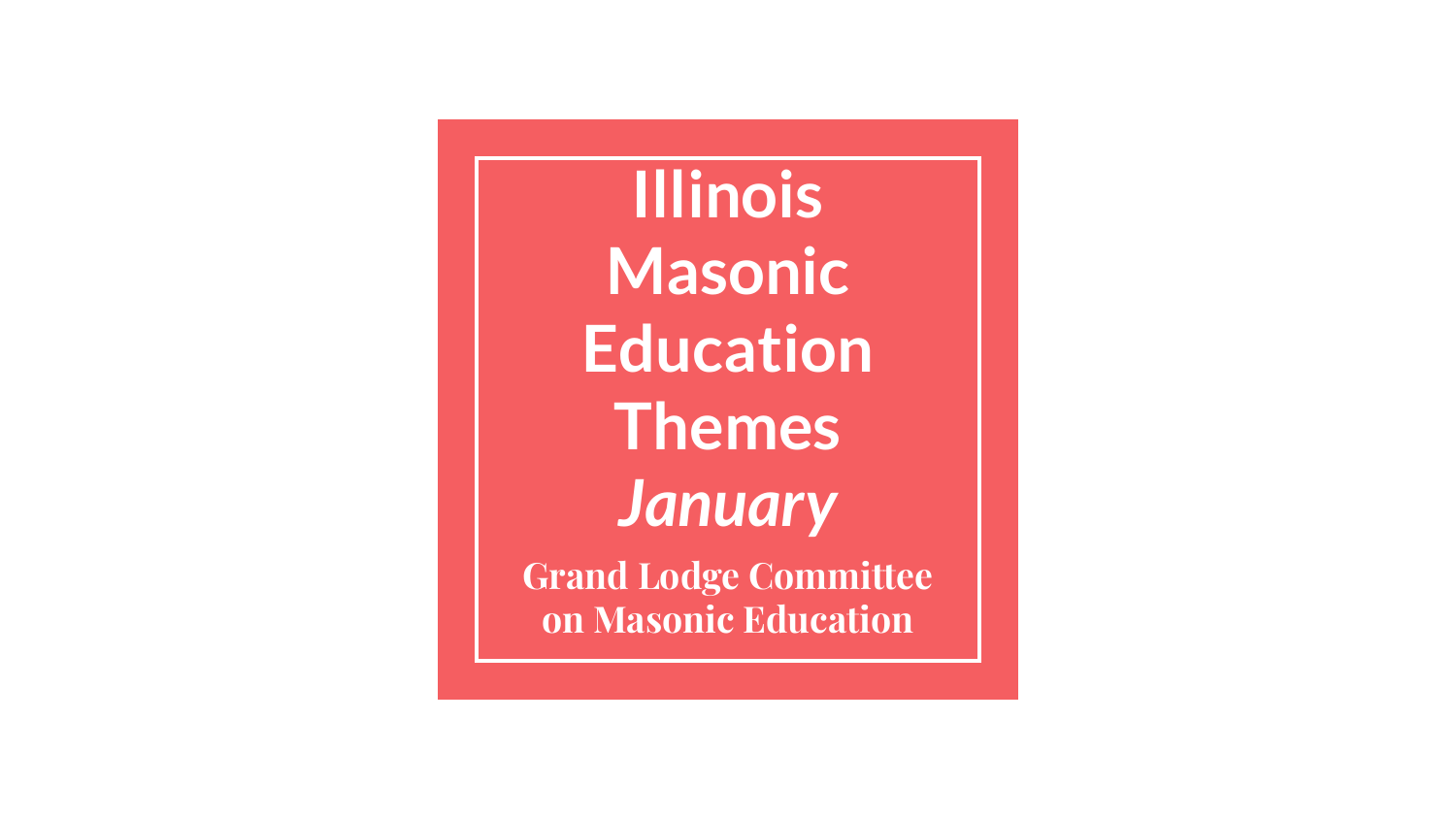## **January- The 24 Inch Gauge**

Review the working tool explanation of the 24 Inch Gauge

## **Discussion Questions**

- 1. What is a 24 inch Gauge and what does it represent?
- 2. Who determines the use of your time? What factors influence your choices? How do you make sure your priorities are given the time they need?
- 3. What can you do today that you were not able to do in the past? What can you do today that you may not be able to do in the future? How does this affect the choices you make today?
- 4. Consider being given a 25th or 26th inch. How would you spend that extra time?
- 5. Why do you think this tool is provided to the Entered Apprentice rather than a Fellow or Master?

## **Notes and Guided Answers**

- 1. A Rule divided into thirds, 8" each. Represents 24 hours in the day and how to set priorities.
- 2. For consideration and discussion.
- 3. Specifically consider the time before the 24" gauge captured a place in your conscience.